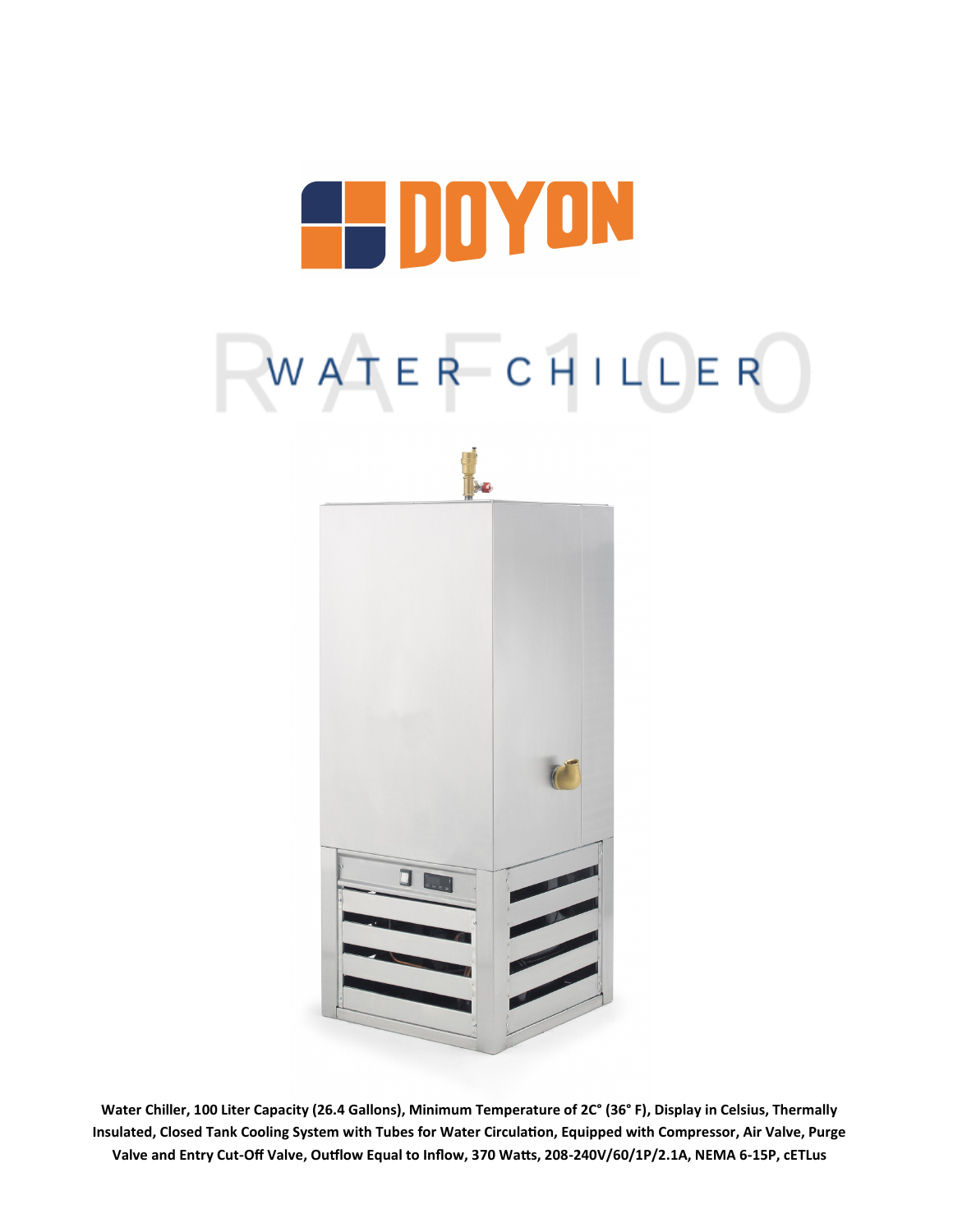

**PROJECT ITEM NO.** 

**NOTES** 

# **MODEL NUMBER: R A F 1 0 0**

# **FEATURES**

- □ Compression Refrigeration System with R449A Refrigerant
- □ Closed Tank Cooling System with Built-In Tubes for Water Circulation
- Thermal Polyurethane Insolation
- Equipped with Air Valve, Purge Valve and Entry Cut-Off Valve
- D Digital Temperature Display in Fahrenheit or Celsius
- □ Minimum Temperature of 35.6°F (2°C)
- □ Output Flow Equal to Input Flow
- Capacity: 26.4 Gallons (100 Liters)
- □ Units Can Be Connected for Added Capacity

#### **CONSTRUCTION**

□ Stainless Steel Construction

## **OPTIONS & ACCESSORIES**

□ Water Connection Kit to Connect Additional Units for More Capacity

#### **CLEARANCES**

- □ Sides & Top Must Remain Unobstructed
- □ 6" (152 mm) Clearance Ventilation on Top

#### **WARRANTY**

□ One Year Labor & Two Year Parts



| Model         | Weight | <b>Overall Dimensions</b> |          |         | Capacity |               | <b>Water Inlet</b> | <b>Electrical System</b> |      |    |      |       | <b>NEMA</b> |
|---------------|--------|---------------------------|----------|---------|----------|---------------|--------------------|--------------------------|------|----|------|-------|-------------|
|               |        | W                         | D        | н       | gal      | <b>Liters</b> |                    | <b>Volts</b>             | Amps | Hz | Wire | Phase |             |
| <b>RAF100</b> | 176    | 19 11/16"                 | 22 7/16" | 53 1/8" | 26.4     | 100           | $1/2$ " NPT        | 208                      | 2.1  | 60 |      |       | $6-15P$     |
|               | (80)   | (500)                     | (570)    | (1350)  |          |               |                    | 240                      |      |    |      |       |             |

**SPECIFICATIONS SUBJECT TO CHANGE WITHOUT NOTICE FOLLOW US KCL & REVIT DRAWINGS UPON REQUEST REVISION A | 4/16/2021**

O

 $\mathbf{G}$   $\mathbf{G}$   $\mathbf{G}$